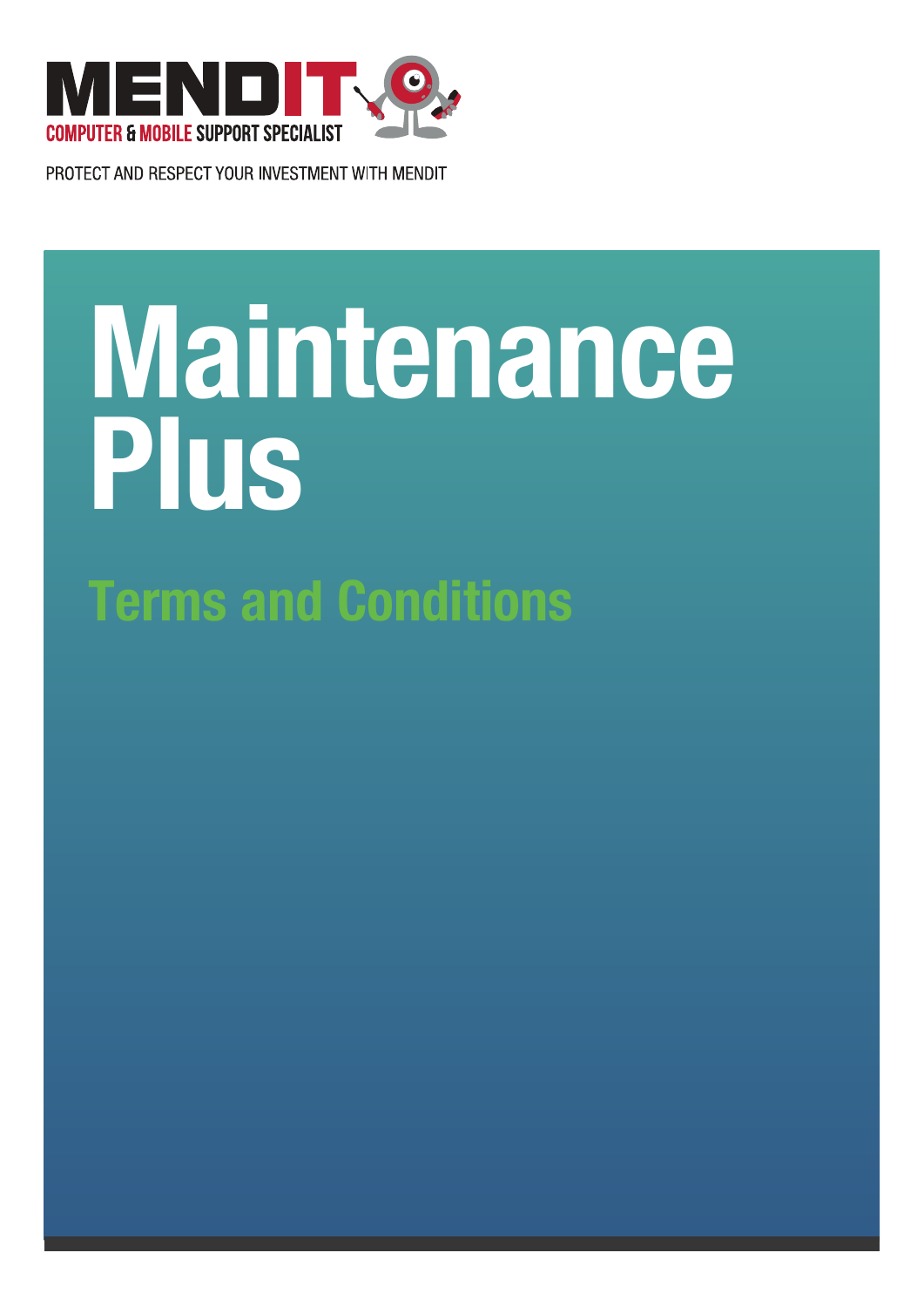## **Maintenance Plus Terms and Conditions**



#### **THESE TERMS**

- 1.1 What these Terms cover. These are the terms and conditions on which we provide the Manufacturer's Warranty, Maintenance and Stand Ready Repair Services ("Terms").
- 1.2 Why you should read them. Please read these Terms carefully as they tell you who we are, how we will provide services to you, how you and we may change or end the contract, what to do if there is a problem and other important information. If you think that there is a mistake in these Terms, please contact us to discuss.

#### **2. INFORMATION ABOUT US AND HOW TO CONTACT US**

- 2.1 Who we are. We are MendIT Computer Repairs Limited a company registered in England and Wales.
	- a) Our company registration number is 7423708 and our registered office is at
		- Unit 1 Magnesium Way, Hapton, Burnley, Lancashire, England, BB12 7BF.
		- b) Our registered VAT number is 113635147.
- 2.2 How to contact us. You can contact us by telephoning our customer service team at 01282 418864 or by Writing to us by email at info@mendit.com. by post at Unit 1 Magnesium Way, Hapton, Burnley, Lancashire, England, BB12 7BF or through our Website.
- 2.3 How we may contact you. If we have to contact you we will do so by telephone or by Writing to you at the email address or postal address you provided to us in your Purchase Documentation.

#### **3. Glossary**

- 3.1 In these Terms, we will use phrases with particular meanings. If you are unclear about the meaning of any of the phrases used in these Terms then please contact us.
- 3.2 In these Terms:
	- a) "Breakdown" means the actual and sudden structural, mechanical and/or electrical failure or breakdown which results in the sud-den stoppage or removal of the Equipment's normal function, which requires a repair to resolve those functions;
	- b) "Business Day" means any day other than a Saturday, Sunday or public bank holiday in England;
	- c) "Charges" means the price of the Services as described in the price table at the back of these Terms;
	- d) "Commencement Date" means the date on whichthe Term starts;
	- e) "Consumer" means an individual buying Services from us wholly or mainly for your personal use (not for use in connection with your trade, business, craft or profession);
	- f) "Data Disclaimer" means our disclaimer document which we will require you to sign before we provide any Services, under which you acknowledge and agree that we will not be liable for any loss of data that occurs as a result of us carrying out the Services;
	- g) "Equipment" means New Equipment or Post/Refurb Equipment, as applicable;
	- h) "Good Working Order" means that the Equipment is functioning as reasonably expected for equipment of the type and age of the Equipment;
	- i) "Location" means your business premises or home located within the United Kingdom as specified in your Purchase Docu mentation and as updated by agreement between the parties from time to time;
	- j) "Loss" means any actions, charges, claims, costs, damages, demands, expenses, fees, fines, liabilities, losses, penalties and proceedings;
	- k) "Manufacturer" means the company who manufactured the Equipment;
	- l) "Manufacturer's Warranty" means a product warranty offered by the Manufacturer;
	- m) "New Equipment" means desktop, laptop or other computer equipment which you have bought new and which has been registered with us;
	- n) "Normal Working Hours" means between the hours of 8.30am and 5.00pm on a Business Day;
	- o) "Post Warranty/Refurb Equipment" means desktop, laptop or other computer equipment which is either Refurbished or for which the manufacturer's warranty has expired, and has been registered with us;
	- p) "Purchase Documentation" means such documents (including quotations, invoices and any other proof of purchase) as may be provided to you by us in connection with your purchase of a Service or the Services directly from us or which may be provided on our behalf by any organisation from whom you purchase Equipment and who resell a Service or the Services to you on our behalf;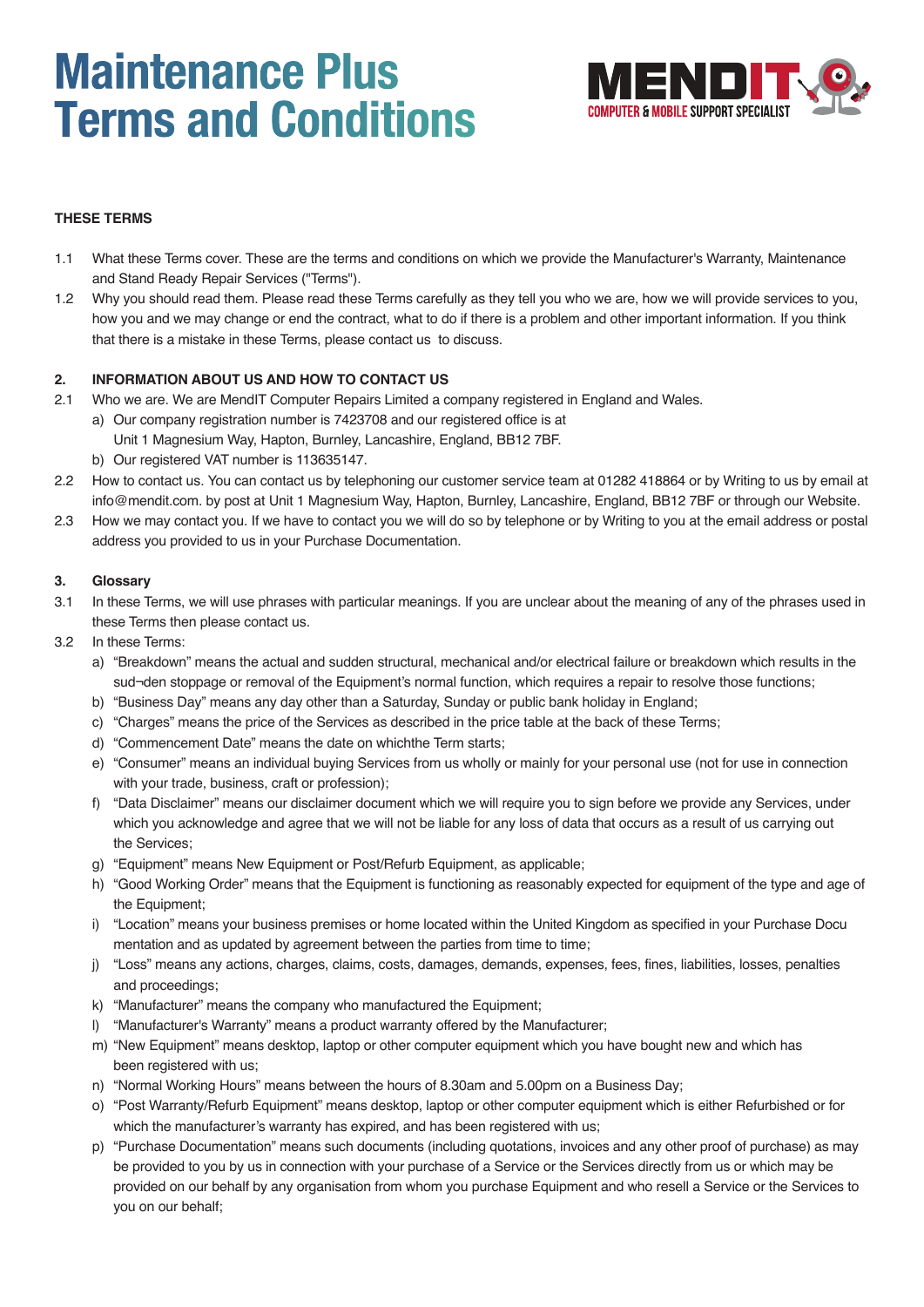### **Maintenance Plus Terms and Conditions**



- q) "Refurbished" means equipment that has been returned to the manufacturer by the original purchaser, and has been tested, repaired and resold by the manufacturer;
- r) "Services" means:
	- i. the Manufacturer's Warranty Service;
	- ii. the Annual Maintenance Service; and
	- iii. the Stand Ready Repair Services, each as explained in section 5;
- s) "Term" means: (i) for New Equipment,the period of 1, 2, 3, 4 or 5 years from the date of purchase of the New Equipment as specified in the Purchase Documentation; or (ii) for Post Warranty/Refurb Equipment, the period of 1, 2 or 3 years from the date that you purchased the Services;
- t) "Website" means http://www.mendit.com/ or such other mobile applications or replacement website or mobile applications through which MendIT operates its business from time to time;
- u) "Writing" includes emails. When we use the words "writing" or "written" in these Terms, this includes emails; and
- v) "Year" means a 12 month period, starting on the Commencement Date or any subsequent anniversary of the Commencement Date.

#### **Notice to students at Schools, Colleges and Universities:-**

 For all Laptop, Tablet & Chromebook devices a protective case or sleeve must be used at all times. You must only use a case or sleeve that is approved by us in advance of us entering into this contract with you. This requirement applies to all claims for accidental damage to the Equipment, including whilst in-transit to us. It is Your responsibility to ensure the Equipment is protected at all times.

 We will not liable for damage to the Equipment where the case or sleeve has deteriorated due to wear and tear over time, has been misused or no longer adequately protects the Equipment. It is your responsibility to ensure that cases and sleeves are replaced as necessary to ensure full protection is provided to your Equipment. If you do not comply with the requirements of this paragraph, any damage will fall under the Exceptions set out in clause 5.12 and we will not be obliged to provide the Services.

#### **4. OUR CONTRACT WITH YOU**

- 4.1 When you purchase a Service or the Services through our Website (or via an organisation from whom you purchased Equipment and who resell the Service(s) to you on our behalf), we will generate an electronic certificate which will be sent to you. This constitutes our acceptance of your offer to purchase Service(s), and a contract for the supply of the Service(s) will come into existence between you and us on the date that you receive the electronic certificate.
- 4.2 If we are unable to provide Services to you, we will inform you of this in Writing and will not charge you for the Services. This might be because we do not provide the Services in relation to particular equipment, because of unexpected limits on our resources which we could not reasonably plan for, because a credit reference we have obtained for you does not meet our minimum requirements or because we have identified an error in the price or description of the Services.
- 4.3 We only sell to the UK. Our website is solely for the promotion of our Services in the UK. Unfortunately, we cannot provide Services to customers located outside the UK.

#### **5. OUR SERVICES**

- 5.1 During the Term, we will provide you with the Services for the Equipment in return for your payment of the Charges.
- 5.2 We will provide the Services with reasonable skill and care.
- 5.3 In the event of a Breakdown and if you want us to provide the Services, you must notify us within 14 days and we will provide you with the Manufacturer's Warranty Service and or the Stand Ready Repair Services in accordance with these Terms.
- 5.4 We will deliver the Services within a reasonable period of time and we aim to ensure that your problem will be responded to and a pick-up of the Equipment arranged within 1 Business Day of your notification of a Breakdown to us and we aim to perform any repairs and return the Equipment to you at the Location within 5 Business Days of the Equipment arriving at our workshop location.

 If you have purchased our on-site maintenance product, we will at our sole discretion determine if the Breakdown can be repaired by a service call to the Location. If we determine that an on-site service visit is appropriate to repair the Equipment, the on-site visit will be scheduled during Normal Working Hours.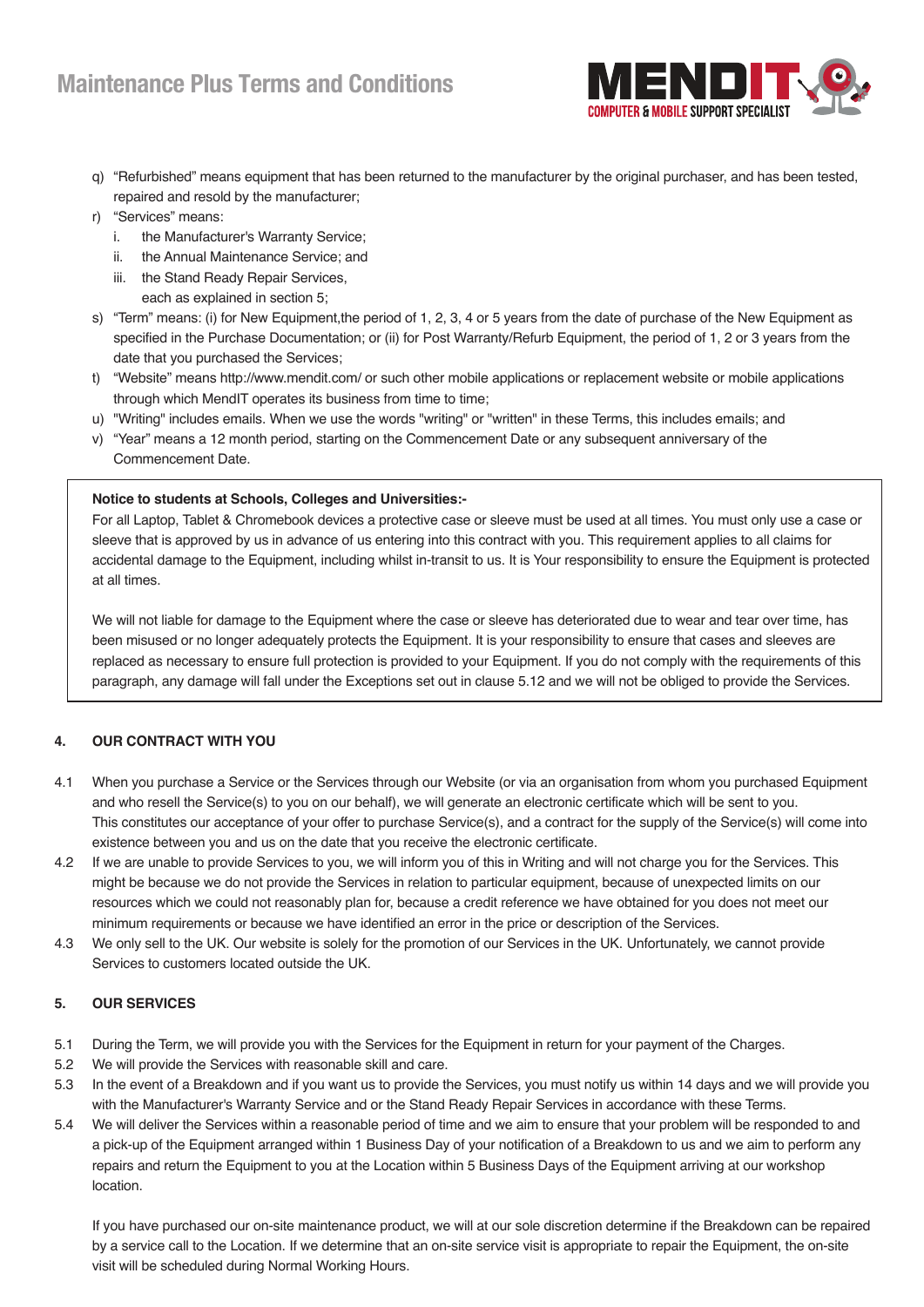

5.5 We will not be liable for any delay in performing the Services where the delay is caused by an event beyond our control or where it is due to a delay in the supply to us of spare parts or components by our manufacturers, suppliers or agents or if any recom mended spare parts are not available.

#### *The Manufacturer's Warranty Service*

- 5.6 Where Equipment which is the subject of a Breakdown is covered by the Manufacturer's Warranty, we will, when notified by you by telephone or email or through the Website (as set out at paragraph 2.2) of the Breakdown:
- a) make a claim to the Manufacturer under the Manufacturer's Warranty and liaise with them in relation to the claim; and
- b) where the claim has been accepted by the Manufacturer, we will, if we are approved by the Manufacturer to repair the Equipment to Good Working Order under the Manufacturer's Warranty at our premises or if approval has not been obtained, the Equipment will be returned to the Manufacturer and we will liaise with the Manufacturer on your behalf in relation to their repair of the Equipment.

#### *The Annual Maintenance Service*

- 5.7 If the Manufacturer does not consider that the Breakdown is covered by the Manufacturer's Warranty then we will repair the Equipment under the Stand Ready Repair Service.
- 5.8 During each year of the Term, you may contact us, by telephone or email or through the Website (as set out at paragraph 2.2), and request that we undertake annual maintenance of the Equipment to ensure that it is in Good Working Order. Our Annual Maintenance Service can only be requested once per year and will include the following:
	- a) where applicable, checking the Equipment's battery life and replacing the battery if the battery life is below 60% of the Equipment's original specification;
	- b) checking the Equipment for worn parts which will be replaced where functionality is impeded, i.e., home/power/volume buttons; and
	- c) checking the Equipment for latest software release and update if required.
- 5.9 The Annual Maintenance Service includes the provision of a helpline for troubleshooting, advice and help with viruses etc. This can be contacted at 01282 418864 during Normal Working Hours.

#### *The Stand Ready Repair Service*

- 5.10 We appreciate that Breakdowns can occur at any time. If your Equipment suffers a Breakdown and it is not covered by a Manufacturer's Warranty then we can provide ad hoc support and the Stand Ready Repair Services on request from you to ensure that your Equipment is restored to Good Working Order as soon as possible.
- 5.11 Charges for the Stand Ready Repair Services will be as set out in Annex 1 to these Terms.

#### *Exceptions*

- 5.12 We will provide the Services unless we cannot repair the Equipment due to:
	- a) fair wear and tear;
	- b) failure or fluctuation of electric power, air conditioning, humidity control or other environmental conditions;
	- c) accident, neglect, misuse, malicious or intentional damage, abuse, contamination or default by you, your employees or agents or any third party or other external carriers;
	- d) any fault in any attachments or associated equipment (whether or not supplied by us) which do not form part of the Equipment;
	- e) act of God, terrorism risk, fire, flood, war, nuclear risk, sonic boom, act of violence, or any other similar occurrence;
	- f) any attempt by any person other than our personnel to adjust, repair or maintain the Equipment;
	- g) any inoperability or compatibility issues that may arise when parts intended for one system are installed in another system of a different make or model;
	- h) any fault occurring as a result of your failure to follow the Manufacturer's instructions for the use of the Equipment;
	- i) where the Manufacturer's repairer's seal is broken on the Equipment;
	- j) any damage to the Equipment which was caused prior to these Terms being entered into; or
	- k) Your treatment of the Equipment other than as specified at section 11.1.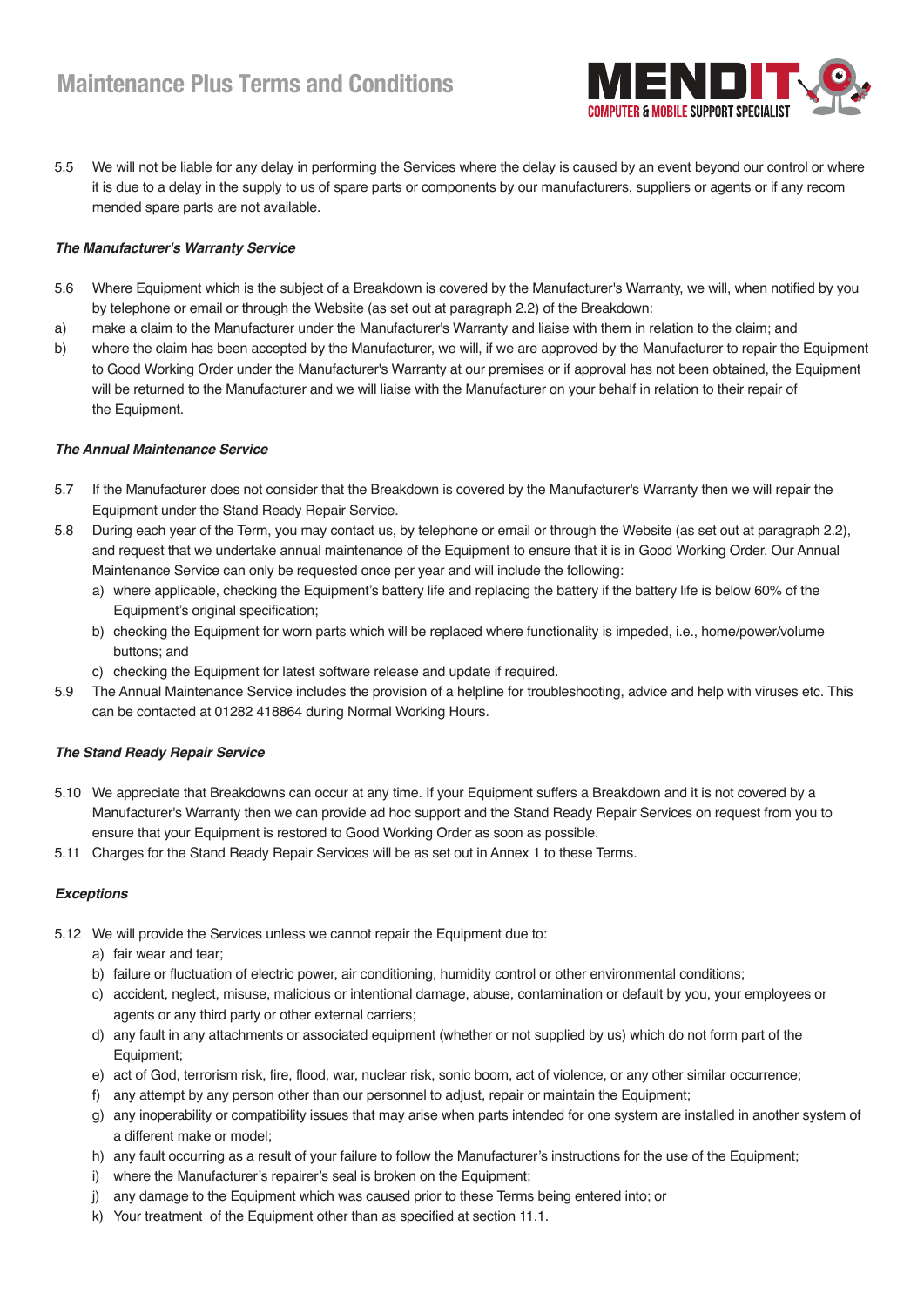

5.13 If the Equipment is lost or damaged in transit and it has not been insured, we will not be able to repair it. If you have chosen to insure the Equipment yourself and it is lost or damaged, you will need to claim under your insurance policy. You can ask us to insure the Equipment with our transport company, which we will arrange for a fee which we will agree with you in advance. If we have arranged such insurance and the Equipment is lost or damaged, we will replace the Equipment.

`The Services also exclude:

- a) any repair or spare part covered under any guarantee, warranty, maintenance, rental, hire or lease agreement you may have with a third party and including but not limited to the Manufacturer;
- b) the provision of Services on site other than at the Location unless we have agreed in Writing to provide the Services to such other site;
- c) repair or renewal of non-removable batteries, or expendable or consumable parts (including but not limited to tapes, disk packs and printing cartridges);
- d) electrical or other environmental work external to the Equipment;
- e) maintenance of any attachments or associated equipment which do not form part of the Equipment;
- f) recovery or reconstruction of any data or programs lost or spoiled as a result of any breakdown of or fault in the Equipment; or
- g) any repair relating to a manufacturing fault or manufacturer's recall.

#### **Reasons we may delay the supply of Services to you.**

- 5.15 We may have to delay the supply of Services to:
	- a) deal with technical problems or make minor technical changes or reflect best industry practice;
	- b) update the Services to reflect changes in relevant laws and regulatory requirements;
	- c) make changes to the Services as notified by us to you (see section 9); and / or
	- d) address shortages in parts and materials.
- 5.16 We will contact you in advance to tell you we will be suspending supply of the Services.

#### **6. REPLACEMENT**

- 6.1 As part of the Services, we may, once all other options have been exhausted, request to replace the whole of the Equipment or any part or parts of it which we find to be faulty if spare parts are unavailable or if it is not economically viable to repair the Equipment any other way. If you are unwilling to accept a replacement, you accept that we will not be able to provide the Services to you. You are entitled to a maximum of one replacement per Year. If we exercise this right to replace the Equipment then we may choose to end the contract as set out in section 14.3.
- 6.2 MendIT will at the time of any such replacement notify you in Writing of the serial numbers of the replacement Equipment.
- 6.3 If the replacement Equipment is not equipment which is identical in all respects to the removed Equipment, we will inform you in Writing at the time of replacement. We will endeavour to ensure that the replacement Equipment will not provide less than an equivalent level of performance and functionality to the removed Equipment.
- 6.4 The replacement Equipment will become your property. The removed Equipment removed pursuant to this section 6 will become the property of us unless otherwise agreed between you and us.
- 6.5 These Terms will apply to all renewals of any part or parts of the Equipment made by us.
- 6.6 Before removing any Equipment or part thereof, you should copy and/or backup all information or data which may be stored on the removed Equipment and we will have no liability for any data lost.

#### **7. CHARGES**

- 7.1 For the performance of the Services, you will pay us the Charges set out in the Annex at the end of these Terms.
- 7.2 The Charges include all expenses related to the provision of the Services except for any additional and/or bespoke services that you request which are not included in the description of the Services such as any requirement for us to visit your premises and repair Equipment on site or where you request the return of any obsolete Equipment or parts of Equipment). We will invoice you for any such additional and bespoke services.
- 7.3 Charges for the Services will be payable in full to us annually in advance, within 30 days of receipt of a valid invoice from us and can be settled by credit card or bank transfer.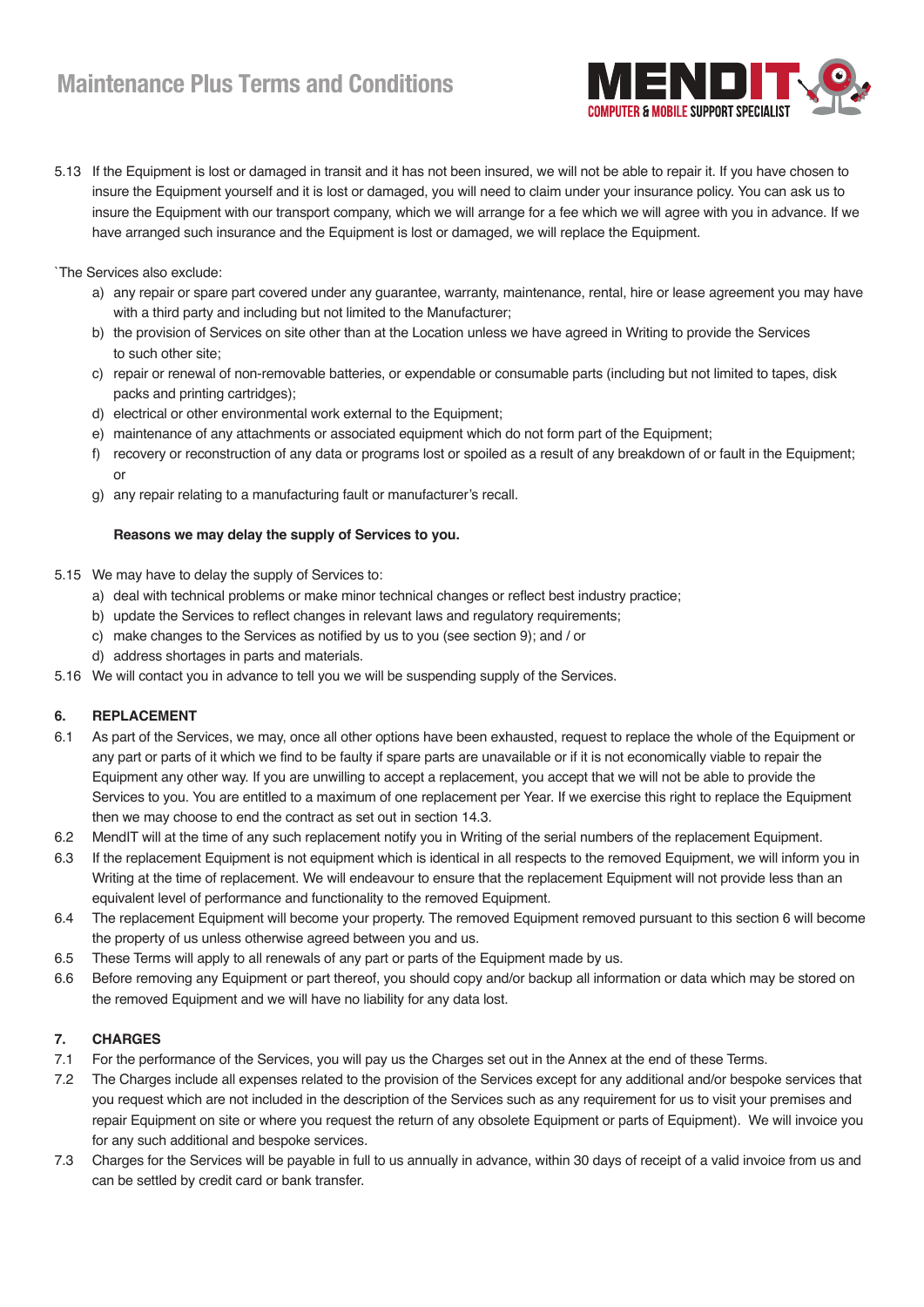

- 7.4 Any additional Charges payable in relation to claims under section 7.2 are payable (unless otherwise provided elsewhere in these Terms) upon receipt of our invoice and before the Equipment is returned. You agree and acknowledge that where we collect the Equipment prior to your payment of any such Charges, we are entitled to retain possession of such Equipment until such time as those Charges have been paid.
- 7.5 The Charges payable under these Terms are exclusive of any VAT or any other applicable sales tax which will be paid by you at the rate and in the manner for the time being prescribed by law. We accept payment with all major credit and debit cards except American Express.
- 7.6 We can suspend the services if you pay late. Without affecting any other right or remedy available to us, we may suspend the supply of Services under the contract if you fail to pay any amount due under the contract on the due date for payment.
- 7.7 We can charge interest if you pay late. As well as our right to suspend the Services under section 7.6, if you do not make any payment to us by the due date we may charge interest to you on the overdue amount at the rate of 4% a year above the base lending rate of HSBC Bank plc from time to time. This interest will accrue on a daily basis from the due date until the date of actual payment of the overdue amount, whether before or after judgment. You must pay us interest together with any overdue amount when payment is demanded. In addition we may suspend provision of the Services until such time as the payment is made.

#### **8. YOUR RIGHTS TO MAKE CHANGES**

8.1 If you wish to make a change to the Service you have purchased please contact us. We will let you know if the change is possible. If it is possible we will let you know about any changes to the price of the Service and anything else which would be necessary as a result of your requested change and ask you to confirm whether you wish to go ahead with the change. If we cannot make the change or the consequences of making the change are unacceptable to you, if you are a Consumer you may want to end the contract (see section 12- Your rights to end the contract).

#### **9. OUR RIGHTS TO MAKE CHANGES**

- 9.1 Minor changes to the Services. We may change the Service:
	- a) to reflect changes in relevant laws and regulatory requirements; and
	- b) to implement minor technical adjustments and improvements and meet industry best practice, and where possible we will give you advance notice of any such changes.
- 9.2 More significant changes to the Services and these Terms. In addition, we may make more significant changes to the Services to reflect our business, but if we do so we will notify you and you may then contact us to end the contract before the changes take effect and receive a refund for any Services paid for but not received.

#### **10. DELIVERY**

- 10.1 Delivery costs. Except as set out at sections 7.2 and 7.4, there are no additional Charges for delivery.
- 10.2 We will supply the Services, to you until the Term expires (if applicable) or you end the contract as described in section 12 or we end the contract by Written notice to you as described in section 14.
- 10.3 We are not responsible for delays outside our control. If our supply of the Services is delayed by an event outside our control then we will contact you as soon as possible to let you know and we will take steps to minimise the effect of the delay. Provided we do this we will not be responsible for delays caused by the event, but if there is a risk of substantial delay you may contact us to end the contract and receive a refund for any Services you have paid for but not received.
- 10.4 Collection by you. If you have asked to collect the Equipment from our premises, you can collect them from us at any time during Normal Working Hours.
- 10.5 If you are not at home when the Equipment is delivered. If no one is available at your address to take delivery and the Equipment cannot be posted through your letterbox, our carrier will inform you how to rearrange delivery or collect the Equipment from a local depot in accordance with our carrier's standard terms and conditions of delivery.
- 10.6 If you do not re-arrange delivery. If you do not collect the Equipment from us as arranged or if, after a failed delivery to you, you do not re-arrange delivery or collect the Equipment from a delivery depot we will contact you for further instructions and may charge you for storage costs and any further delivery costs. If, despite our reasonable efforts, we are unable to contact you or re-arrange delivery or collection we may end the contract and section 14.2 will apply.
- 10.7 When you become responsible for the Equipment. Equipment will be your responsibility from the time we deliver the Equipment to the address you gave us for you or a carrier organised by you collects it from us.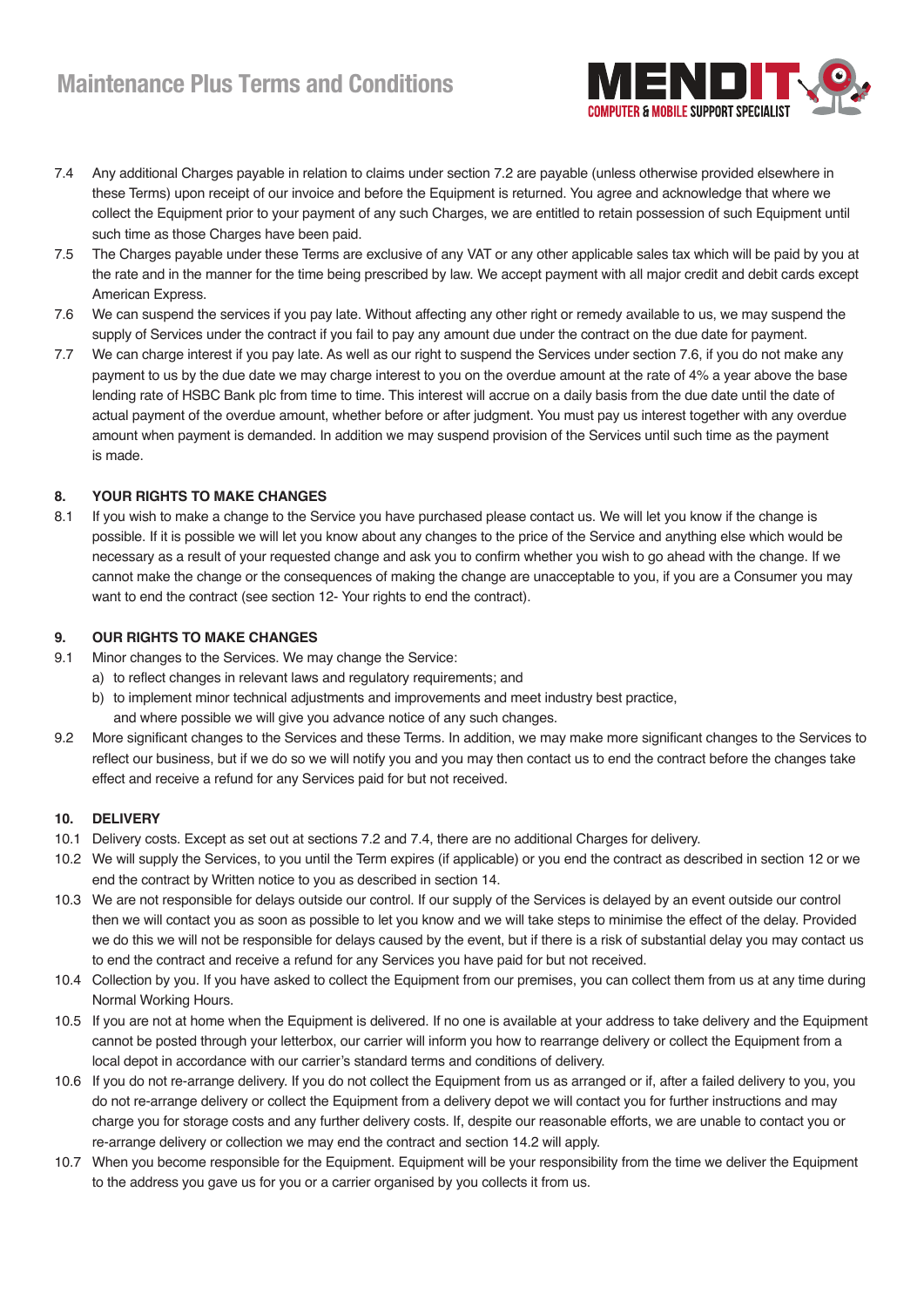

#### **11. YOUR OBLIGATIONS**

- 11.1 How you treat your Equipment may prevent us from being able to provide the Services. To help us deliver the Services, you should:
	- a) ensure that proper environmental conditions are maintained for the Equipment and will maintain in good condition the accommo dation of the Equipment, the cables and fittings associated therewith and the electricity supply to the Equipment;
	- b) not make any modification to the Equipment without our prior Written consent;
	- c) keep and operate the Equipment in a proper and prudent manner in accordance with the Manufacturer's operating instructions;
	- d) ensure that the external surfaces of the Equipment are kept clean and in good condition and will carry out any minor maintenance recommended by the Manufacturer from time to time;
	- e) not attempt to adjust, repair or maintain the Equipment and will not request, permit or authorise anyone other than us to carry out any adjustments, repairs or maintenance of the Equipment;
	- f) only use on the Equipment such operating systems as the Manufacturer recommends;
	- g) in the event of us needing to access the Location, provide us with full and safe access to the Equipment for the purposes of providing the Service; and
	- h) ensure that all Manufacturer's labels (such as serial numbers) are in place, accessible and legible.
- 11.2 We may also need certain information from you so that we can supply the Services to you, for example, your address and telephone number. If we do not have this information, we will contact you by email to ask for it. If you do not give us this informa tion within a reasonable time of us asking for it, or if you give us incomplete or incorrect information, we may either end the contract (and section 14.2 will apply) or make an additional charge of a reasonable sum to compensate us for any extra work that is required as a result. We will not be responsible for any delay in supplying the Services or not supplying any part of them if this is caused by you not giving us the information we need within a reasonable time of us asking for it.
- 11.3 In order that we can properly provide you with the Services :
	- a) you agree to promptly register your equipment by providing the relevant details including product number/serial number that are required via the MendIT Registration tool (https://my.mendit.com/RegisterWarrantyNewUser.aspx). If you do not provide this information we will not be required to investigate or repair any failure or incorrect operation; and

#### b) **YOU MUST BEFORE SENDING THE EQUIPMENT TO US, BE SURE TO BACK UP DATA, KEEP FULL SECURITY COPIES OF YOUR PROGRAMS, DATABASES AND COMPUTER RECORDS IN ACCORDANCE WITH BEST COMPUTING PRACTICE AND REMOVE ANY CONFIDENTIAL, PROPRIETARY OR PERSONAL INFORMATION.**

- 11.4 Before we provide the Services:
	- a) we must have received a copy of the Data Disclaimer, signed by you;
	- b) **YOU MUST MAKE A BACK-UP OF ANY DATA YOU HAVE ON THE EQUIPMENT WHICH IS TO BE THE SUBJECT OF THE SERVICES OR ANY OTHER EQUIPMENT TO BE USED IN CONNECTION WITH THE PERFORMANCE OF THE SERVICES;**
	- c) you should consider making a written note of any configuration settings or information stored on the Equipment which is to be the subject of the Services or any other equipment to be used in connection with the performance of the Services; and
	- d) you should consider downloading and installing any available security and protection updates for the operating system you use and any available updates to virus-checking and other computer protection software you use.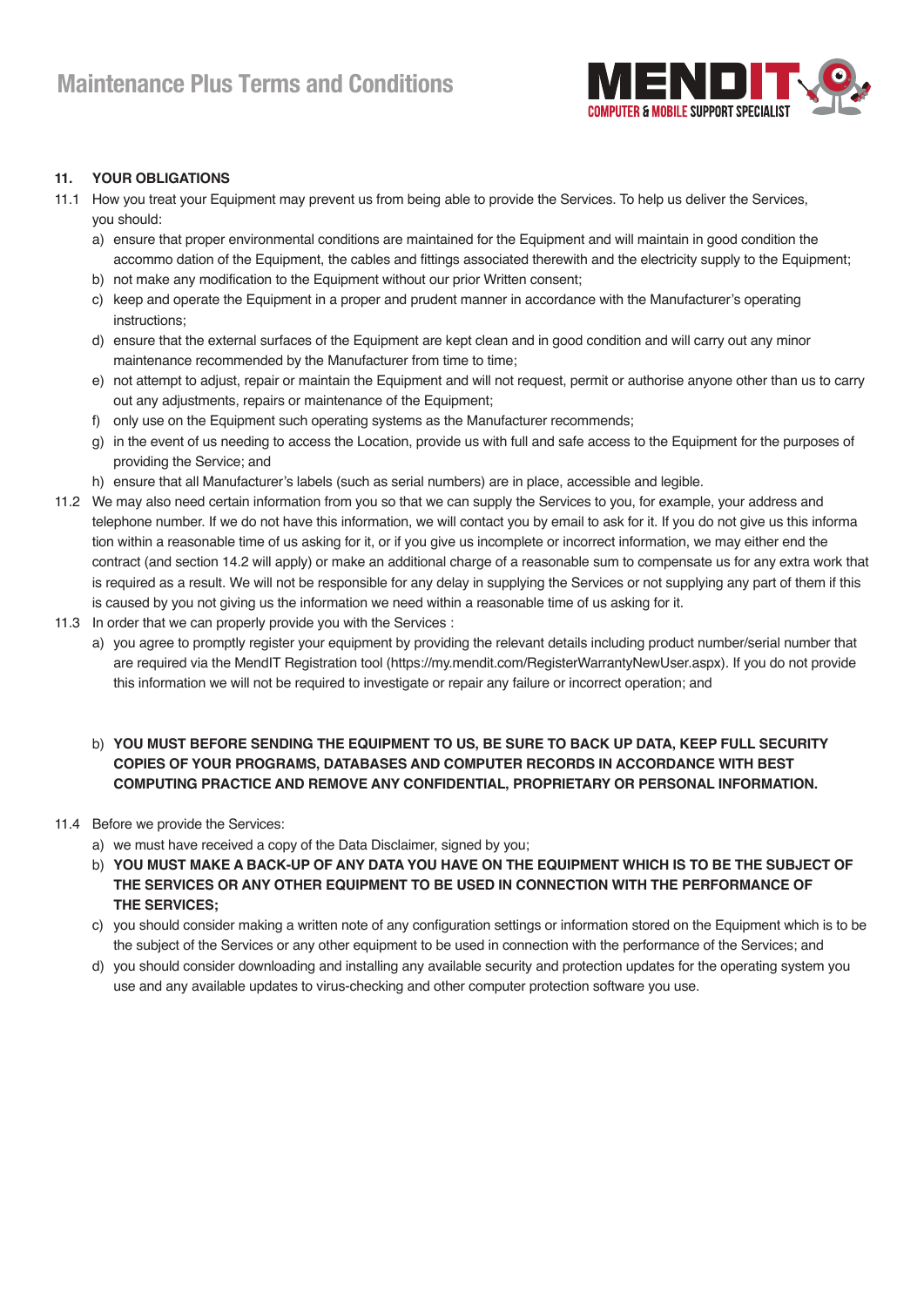

#### **12. YOUR RIGHTS TO END THE CONTRACT**

Sections 12.1 to 12.6 only apply if you are a Consumer

- 12.1 You can always end your contract with us. Your rights when you end the contract will depend on the Services you have bought, whether there is anything wrong with them, how we are performing and when you decide to end the contract:
	- a) if there is a problem with the Services you may have a legal right to end the contract (or to get the Equipment repaired or replaced or a service re-performed or to get some or all of your money back) - see section 15;
	- b) if you want to end the contract because of something we have done or have told you we are going to do see section 12.2;
	- c) if you have just changed your mind about the Services, see section 12.3. You may be able to get a refund if you are within the cooling-off period, but this may be subject to deductions;
	- d) in all other cases (if we are not at fault and there is no right to change your mind), see section 12.6.
- 12.2 Ending the contract because of something we have done or are going to do. If you are ending a contract for a reason set out at (a) or (b) below the contract will end immediately and we will refund you in full for any Services which have not been provided and you may also be entitled to compensation or a refund from us. The reasons are:
	- a) we have told you about an upcoming change to the Services or these Terms which you do not agree to (see section 9.2); or
	- b) there is a risk that supply of the Services may be significantly delayed because of events outside our control (see section 10.3).
- 12.3 Exercising your right to change your mind (Consumer Contracts Regulations 2013). For most products and services bought online if you are a Consumer you have a legal right to change your mind within 14 days and receive a refund. These rights, under the Consumer Contracts Regulations 2013, are explained in more detail below.
- 12.4 When you don't have the right to change your mind. You do not have a right to change your mind in respect of Services once any of the Services have been completed by us, even if the cancellation period is still running.
- 12.5 How long do I have to change my mind? You have 14 days after the day you receive your electronic certificate. If you cancel after we have started the Services, you must pay us for the Services provided up until the time you tell us that you have changed your mind.
- 12.6 Ending the contract where we are not at fault and there is no right to change your mind. Even if we are not at fault and you do not have a right to change your mind (see section 12.1), you can still end the contract before it is completed. A contract for services is completed when we have finished providing the Services and you have paid for them. If you want to end the contract in these circumstances, just contact us to let us know. The contract will not end until 2 calendar months after the day on which you contact us. We will refund any advance payment you have made for Services which will not be provided to you. For example, if you tell us you want to end the contract on 4 February we will continue to supply the Services until 3 April. We will only charge you for supplying the Services up to 3 April and will refund any sums you have paid in advance for the supply of the Services after 3 April.

#### **Section 12.7 only applies if you are not a Consumer**

12.7 Without affecting any other right or remedy available to you, you may end the contract with immediate effect by giving written notice to us if we commit a material breach of our obligations under the contract and (if such breach is remediable) fail to remedy that breach within 30 days after receipt of notice in writing to do so. You also have the right to end the contract as set out in sections 9.2 and 10.3.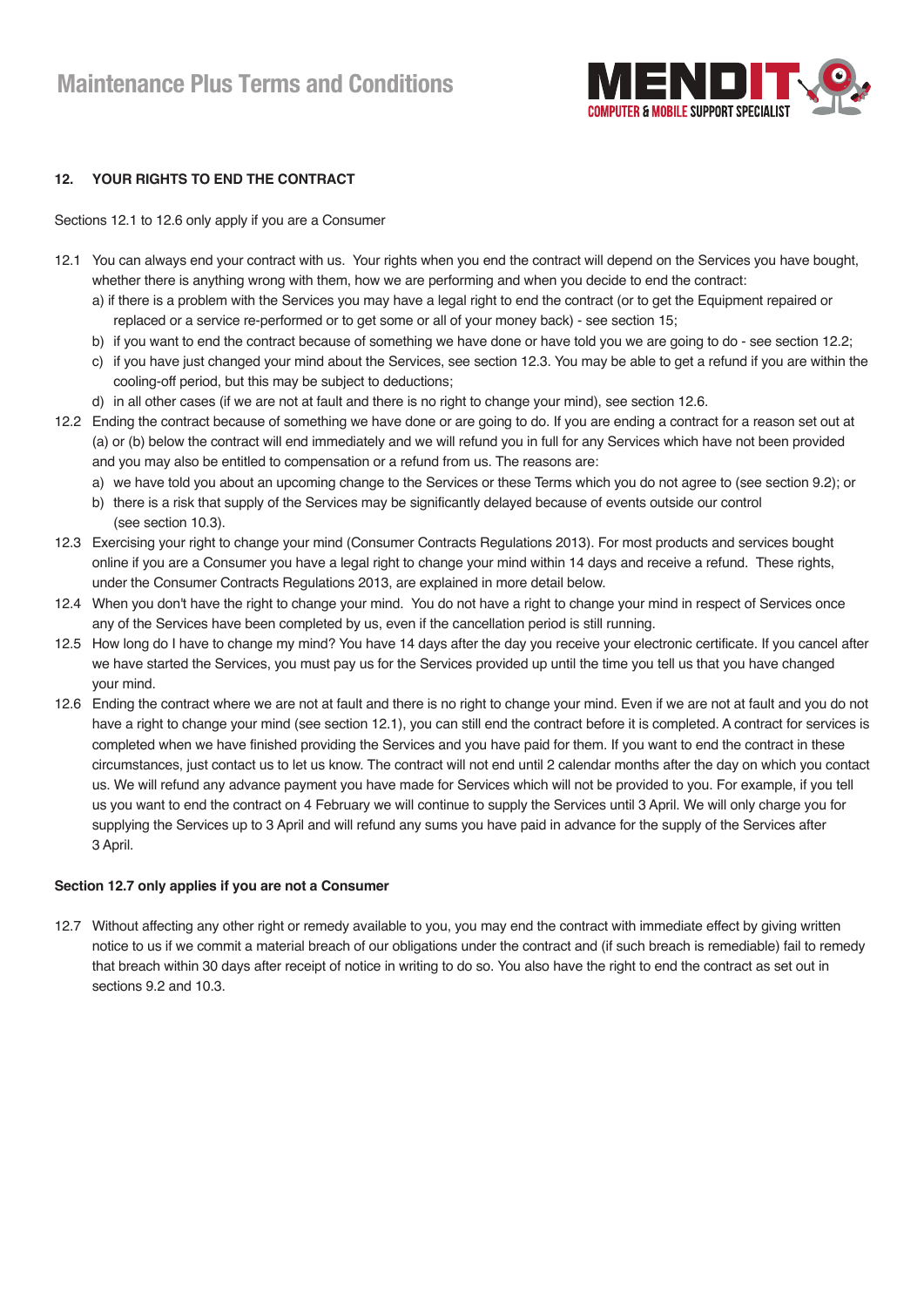

#### **13. HOW TO END THE CONTRACT WITH US (INCLUDING IF YOU HAVE CHANGED YOUR MIND)**

Sections 13.1 to 13.4 only apply if you are a Consumer.

- 13.1 Tell us you want to end the contract. To end the contract with us, please let us know by doing one of the following:
	- a) Phone or email. Call customer services on 01282 418864 or email us at sales@mendit.com. Please provide your name, home address, details of the unique customer reference number which can be found on your electronic certificate and, where available, your phone number and email address.
	- b) Online. Contact the Sales Team at sales@mendit.com; or
	- c) By post. Write to us at the address specified at section 2.2 above, including details of what you bought, when you ordered or received it and your name and address.
- 13.2 How we will refund you. We will refund you the price you paid for the Services by the method you used for payment. However, we may make deductions from the price, as described below.
- 13.3 Deductions from refunds if you are exercising your right to change your mind. If you are exercising your right to change your mind, we may deduct from any refund an amount for the supply of the Service for the period for which it was supplied, ending with the time when you told us you had changed your mind. The amount will be in proportion to what has been supplied, in comparison with the full coverage of the contract.
- 13.4 When your refund will be made. We will make any refunds due to you as soon as possible. If you are exercising your right to change your mind then, your refund will be made within 14 days of your telling us you have changed your mind.

#### **14. OUR RIGHTS TO END THE CONTRACT**

- 14.1 We may end the contract if you break it. We may end the contract for Services at any time by Writing to you if:
	- a) you do not make any payment to us within thirty (30) days of the date specified on your invoice and you still do not make payment within 30 days of us reminding you that payment is due;
		- b) you otherwise break this contract; or
		- c) you do not, within a reasonable time of us asking for it, provide us with information that is necessary for us to provide the Services.
- 14.2 You must compensate us if you break the contract. If we end the contract in the situations set out in sections 10.6 or 14.1 we will refund any money you have paid in advance for Services we have not provided but we may deduct or charge you:
	- a) up to thirty pounds (£30) as compensation for the net costs we will incur as a result of your breaking the contract; or
	- b) reasonable compensation for the net costs we will incur as a result of your breaking the contract; or
	- c) a percentage of the price set out in the Annex depending on the date on which we end the contract as compensation for the net costs we will incur as a result of your breaking the contract.
- 14.3 We may end this contract if we replace the Equipment. As set out in section 6.1, if we choose to replace the Equipment rather than repair it then we may Write to you to let you know that we are going to stop providing the Services. We will let you know at least one month in advance of our stopping the supply of the Services.
- 14.4 We may withdraw the Services. We may Write to you to let you know that we are going to stop providing the Services. We will let you know at least one month in advance of our stopping the supply of the Services and will refund any sums you have paid in advance for Services which will not be provided.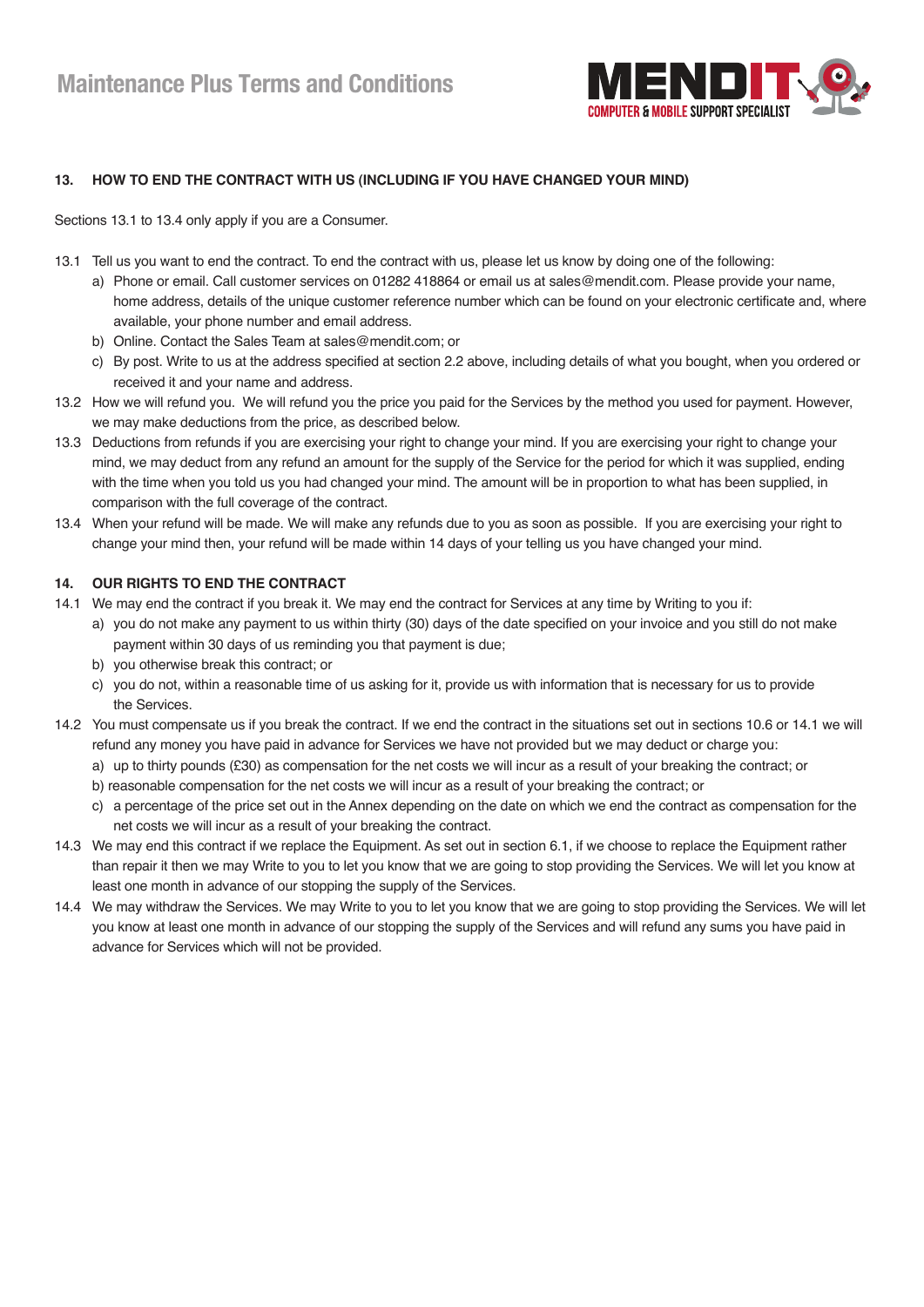

#### **15. IF THERE IS A PROBLEM WITH THE SERVICES**

- 15.1 How to tell us about problems. If you have any questions or complaints about the Services, please contact us. You can telephone our customer service team at 01282 418864 or Write to us at repairs-admin@mendit.com and/or Unit 1 Magnesium Way, Burnley Bridge, Burnley, Lancashire. BB12 7BF. Section 15.2 applies to Consumers only
- 15.2 Summary of your legal rights. We are under a legal duty to supply Services that are in conformity with this contract. See the box below for a summary of your key legal rights in relation to the Services. Nothing in these Terms will affect your legal rights.

#### **Summary of your key legal rights**

This is a summary of your key legal rights. These are subject to certain exceptions. For detailed information please visit the Citizens Advice website www.adviceguide.org.uk or call 03454 04 05 06.

In relation to Services, the Consumer Rights Act 2015 says:

- a) You can ask us to repeat or fix a service if it's not carried out with reasonable care and skill, or get some money back if we can't fix it.
- b) If you haven't agreed a price beforehand, what you're asked to pay must be reasonable.
- c) If you haven't agreed a time beforehand, it must be carried out within a reasonable time.

 **See also section 13.**

#### **16. OUR RESPONSIBILITY FOR LOSS OR DAMAGE SUFFERED BY YOU**

#### 16.1 **WE DO NOT PROVIDE A DATA BACK UP SERVICE AND ARE NOT RESPONSIBLE FOR AND SHALL HAVE NO LIABILITY IN RELATION TO ANY LOSS OF OR DELETION OF YOUR DATA.**

16.2 If you are a Consumer:

 a) We are responsible to you for foreseeable loss and damage caused by us. If we fail to comply with these Terms, we are responsible for loss or damage you suffer that is a foreseeable result of our breaking this contract or our failing to use reasonable care and skill, but we are not responsible for any loss or damage that is not foreseeable. Loss or damage is foreseeable if either it is obvious that it will happen or if, at the time the contract was made, both we and you knew it might happen, for example, if you discussed it with us during the sales process.

 b) We do not exclude or limit in any way our liability to you where it would be unlawful to do so. This includes liability for death or personal injury caused by our negligence or caused by the negligence of our employees, agents or subcontractors; for fraud or fraudulent misrepresentation; for breach of your legal rights in relation to the Services as summarised at section 15.2, including the right to receive Services which are performed with reasonable care.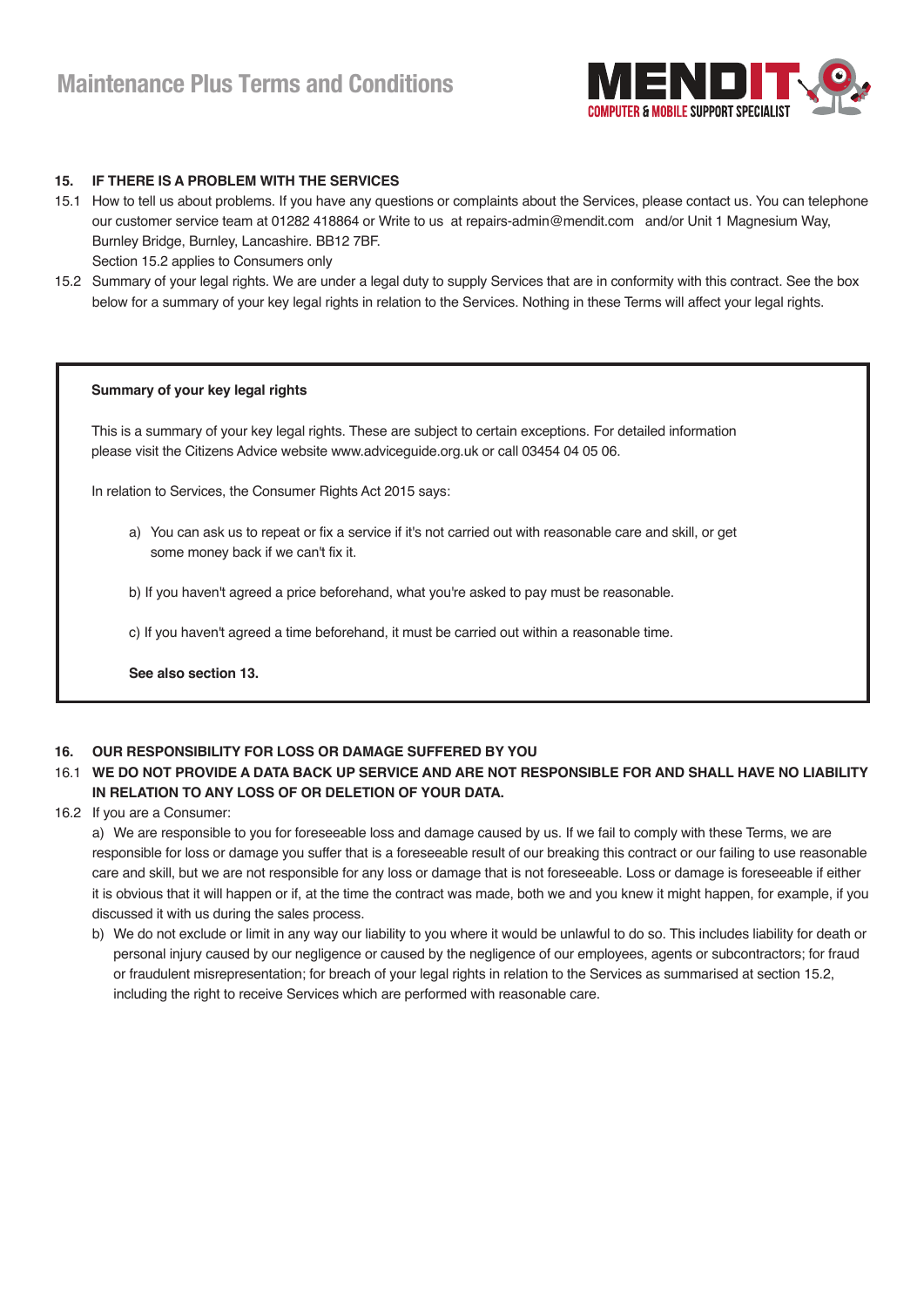

#### 16.3 If you are not a Consumer:

- a) Nothing in these terms shall limit or exclude our liability for:
	- i. death or personal injury caused by our negligence, or the negligence of our employees, agents or subcontractors (as applicable);
	- ii. fraud or fraudulent misrepresentation;
	- iii. breach of the terms implied by section 12 of the Sale of Goods Act 1979 or section 2 of the Supply of Goods and Services Act 1982; or
	- iv. any matter in respect of which it would be unlawful for us to exclude or restrict liability.
- b) Except to the extent expressly stated in 16.3(a), all terms implied by sections 13 to 15 of the Sale of Goods Act 1979 and sections 3 to 5 of the Supply of Goods and Services Act 1982 are excluded.
	- a) one thousand pounds (£1,000); or
	- (b) the amount received by us for the claim under our insurance policy covering such risks provided that nothing in this section shall oblige us to obtain any insurance or claim upon any insurance which we hold. You acknowledge that delay in notifying any claim may prevent us recovering any money under such policy.
- 16.4 When we are liable for damage to your property. If we are providing services in your property, we will make good any damage to your property caused by us while doing so. However, we are not responsible for the cost of repairing any pre-existing faults or damage to your property that we discover while providing the services.
- 16.5 We are not liable for business losses. If you use the Services for any commercial, business or re-sale purpose we will have no liability to you for any loss of profit, loss of business, business interruption, or loss of business opportunity.

#### **17. HOW WE MAY USE YOUR PERSONAL INFORMATION**

 We will only use your personal information as set out in our Privacy Policy which can be accessed at https://www.men dit.com/pdfs/MendIT%20Privacy%20Policy.pdf. As this may be updated from time-to-time, please check this site regularly.

#### **18. OTHER IMPORTANT TERMS**

- 18.1 We may transfer this agreement to someone else. We may transfer our rights and obligations under these Terms to another organisation. We will contact you to let you know if we plan to do this. If you are unhappy with the transfer you may contact us to end the contract within three months (3 months) of us telling you about it and we will refund you on a pro-rata basis for any payments you have made in advance for Services not provided.
- 18.2 You need our consent to transfer your rights to someone else. You may only transfer your rights or your obligations under these Terms to another person if we agree to this in Writing.
- 18.3 Nobody else has any rights under this contract. This contract is between you and us. No other person will have any rights to enforce any of its terms.
- 18.4 If a court finds part of this contract illegal, the rest will continue in force. Each of the paragraphs of these Terms operates separately. If any court or relevant authority decides that any of them are unlawful, the remaining paragraphs will remain in full force and effect.
- 18.5 Even if we delay in enforcing this contract, we can still enforce it later. If we do not insist immediately that you do anything you are required to do under these Terms, or if we delay in taking steps against you in respect of your breaking this contract, that will not mean that you do not have to do those things and it will not prevent us taking steps against you at a later date. For example, if you miss a payment and we do not chase you but we continue to provide the Services, we can still require you to make the payment at a later date.
- 18.6 Which laws apply to this contract and where you may bring legal proceedings. These Terms are governed by English law and you can bring legal proceedings in respect of the Services in the English courts. If you are a Consumer and you live in Scotland you can bring legal proceedings in respect of the Services in either the Scottish or the English courts. If you are a Consumer and you live in Northern Ireland you can bring legal proceedings in respect of the Services in either the Northern Irish or the English courts.